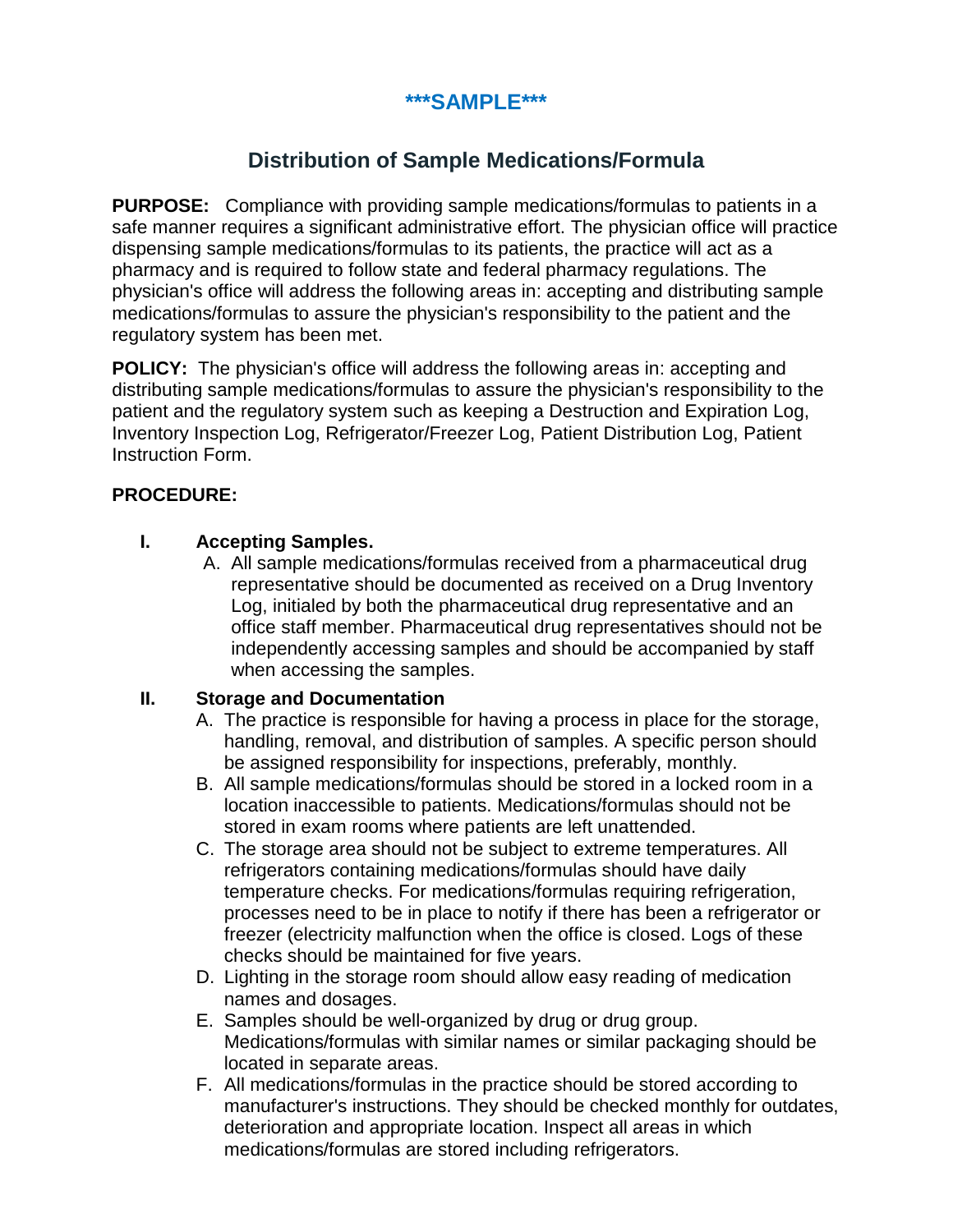- G. It is recommended that an inventory of sample medications/formulas be maintained. It may be helpful to use an inventory sheet for each type of sample medication. Maintain the log on file for five years. These sample logs are intended to provide your office practice with a methodology to track the sample medications/formulas that you dispense as well as aid you in identifying those that have expired and require disposal.
	- o The [EXPIRATION AND DESTRUCTION LOG](https://www.medicalmutual.com/assets/pdf/forms/expiration_destruction_log.pdf) allows you to document expired medications/formulas when it is destructed by a pharmacy. When sample medications/formulas is destructed at a pharmacy, a pharmacist must sign off on the receiving sample medications/formulas on Expiration and Destruction Log. Expired sample medications/formulas should be discarded in accordance with federal, state and local laws. Drug take-back programs may be an alternative for practices to remove unwanted medicines from the practices. It is important to contact your state or the federal Department of Environmental Services for advice on medication disposal.
	- o The [INVENTORY INSPECTION LOG](https://www.medicalmutual.com/assets/pdf/forms/inventory_log.pdf) allows you to check all expiration dates at a glance to streamline your review and discard process.
	- o The [REFRIGERATOR/FREEZER TEMPERATURE LOG](https://www.medicalmutual.com/assets/pdf/forms/refrigerator_log.pdf) is a log to assist you in compiling the necessary temperature documentation for medications/formulas requiring refrigeration.
	- o The [PATIENT DISTRIBUTION LOG](https://www.medicalmutual.com/assets/pdf/forms/patient_distribution_log.pdf) is a means to keep track of the patients who received the medication, along with the lot number of that medication. Use of this log will simplify the process of identifying your patients that have received a medication whose lot number has been recalled or has had other warnings or issues associated with it.
	- $\circ$  The provider must provide all the necessary drug information, patient instructions, education, and documented in member's list.

# **III. Access**

- A. Sample medications/formulas should be stored in a secured location. Access to sample medications/formulas should be limited to specified medical personnel only.
- B. Employees should not be allowed to access or request free samples. Selfmedication can lead to adverse events of which the practice could be held liable.

# **IV. Dispensing**

- A. Only pharmacists, physicians and mid-level providers with prescribing authority may actually dispense medications/formulas. When the physician office practice dispenses sample medications/formulas to its patients, the practice is acting as a pharmacy and is required to follow state and federal pharmacy regulations.
- B. At times patients request refills of their sample medications/formulas. Sample medications/formulas may only be dispensed **after** a physician or mid-level provider with prescribing authority (physician assistant or nurse